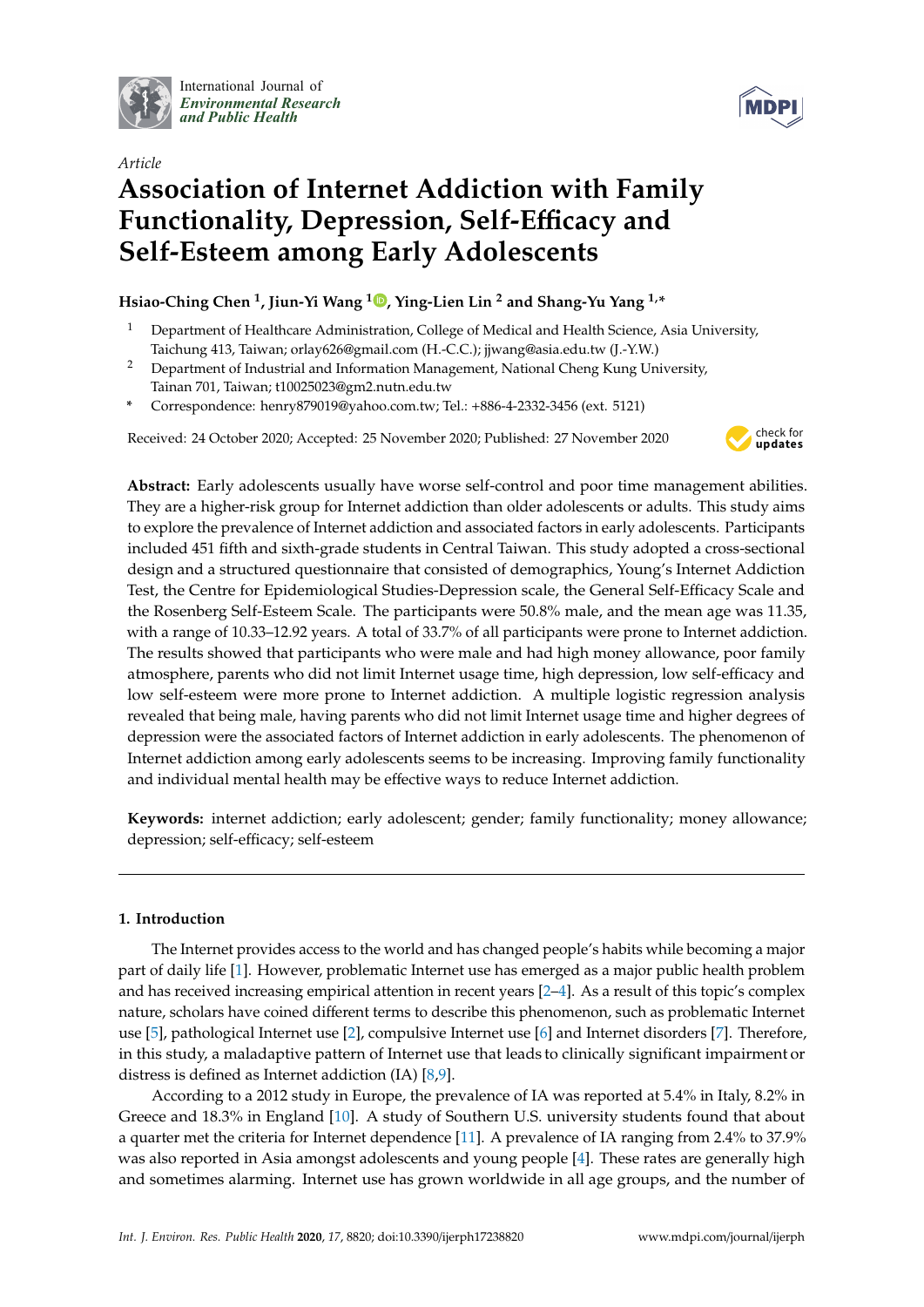children and adolescent Internet users has increased dramatically [\[10](#page-9-6)[,12](#page-9-8)[–14\]](#page-9-9). Reportedly, Internet use at an early age could lead to escalated addiction risks [\[15\]](#page-9-10). Cognitively, early adolescents have the capacity to expand their intellectual interests, but they usually have lower levels of self-control and poor cognition [\[16\]](#page-9-11). They often fall into higher-risk groups for IA than older adolescents or adults [\[17\]](#page-9-12). Therefore, identifying the causes of IA in early adolescents is important for the development of preventive strategies.

The cognitive behavioural model has received empirical support to explain the aetiology, development and consequences of IA [\[2,](#page-8-1)[18](#page-9-13)[–20\]](#page-9-14). More recent formulations of the cognitive behavioural model have proposed a series of related components, including a preference for online social relationships, mood regulation through the Internet, deficient self-regulation and negative consequences [\[2](#page-8-1)[,19–](#page-9-15)[22\]](#page-9-16). Furthermore, most of these components reflect the various physiological, psychological and environmental problems that occur during adolescence [\[21\]](#page-9-17).

Scholars have characterised IA by the appearance of various negative consequences in different individuals. Many studies have been conducted to identify the factors associated with IA through documented demographic variables. Male adolescents were more prone to IA in several studies [\[23–](#page-9-18)[25\]](#page-9-19). However, the existing scientific literature does not provide a consistent conclusion. For example, Yang et al. [\[26\]](#page-9-20) found that female adolescents as compared to males exhibited significantly higher degrees of smartphone dependence among junior college adolescents. There is no conclusive agreement on gender in IA, which suggests the need to further investigate this issue [\[19,](#page-9-15)[20\]](#page-9-14).

In addition, recent studies have indicated that excessive Internet use is related to family functionality [\[27,](#page-10-0)[28\]](#page-10-1). It is emphasised that family ambience is a determining factor of an adolescent's overall Internet use [\[29\]](#page-10-2). Especially at a younger, pubescent age, relationships in the family widely affect children's physiological and mental growth. In situations where adolescents feel a lack of family functionality, they attempt to fill this absence with virtual love and relationships [\[30\]](#page-10-3). Young people may establish relationships via the Internet where they can find temporary intimacy, a sense of belonging and involvement [\[28\]](#page-10-1).

IA has been confirmed to be associated with various psychological problems [\[31–](#page-10-4)[33\]](#page-10-5). Depression is a positive predictor of adolescent Internet addiction [\[25\]](#page-9-19), and there is strong evidence that individuals with higher levels of depression are more likely to develop IA [\[30](#page-10-3)[,31,](#page-10-4)[34](#page-10-6)[,35\]](#page-10-7). A preference for online social interactions stems from the belief that relationships online are safer, more comfortable and less threatening than face-to-face interactions [\[18](#page-9-13)[,36\]](#page-10-8). However, when Internet use provides relief for problems such as depression, it is likely to become addictive [\[37](#page-10-9)[–39\]](#page-10-10).

In response to this phenomenon, some scholars have proposed self-efficacy as a significant predictor of Internet addiction [\[22,](#page-9-16)[40,](#page-10-11)[41\]](#page-10-12). Self-efficacy addresses an individual's perception of control over life events and is predictive of a person's goals and performance [\[42\]](#page-10-13). Deficient self-efficacy includes both immoderate thoughts and an individual's inability to regulate Internet connection behaviours [\[43,](#page-10-14)[44\]](#page-10-15). In addition, people with low self-efficacy tend to gain a sense of accomplishment by investing in the Internet. At the same time, they provide cognitive justification of their compulsive behaviours related to the Internet and their obsession with connecting via the Internet [\[45\]](#page-10-16).

Self-esteem is another psychological trait that has been associated with IA in several studies. Self-esteem is described as the evaluation that people have of themselves and how they feel about themselves in all situations [\[46](#page-10-17)[,47\]](#page-10-18). Individuals who lack self-confidence in general have low self-esteem. Thus, they are less motivated to communicate in the real world, because they expect to fail. Such individuals rather prefer online social interactions, because they think they can interact better and more confidently there [\[39](#page-10-10)[,48–](#page-11-0)[50\]](#page-11-1). As a result, adolescents who have low self-esteem could become Internet-addicted users.

Therefore, the purpose of this study is to explore the associated factors of IA in early adolescents. Based on the findings of our literature review, we arrived at the following hypotheses:

**Hypothesis 1.** *There was a gender di*ff*erence in IA.*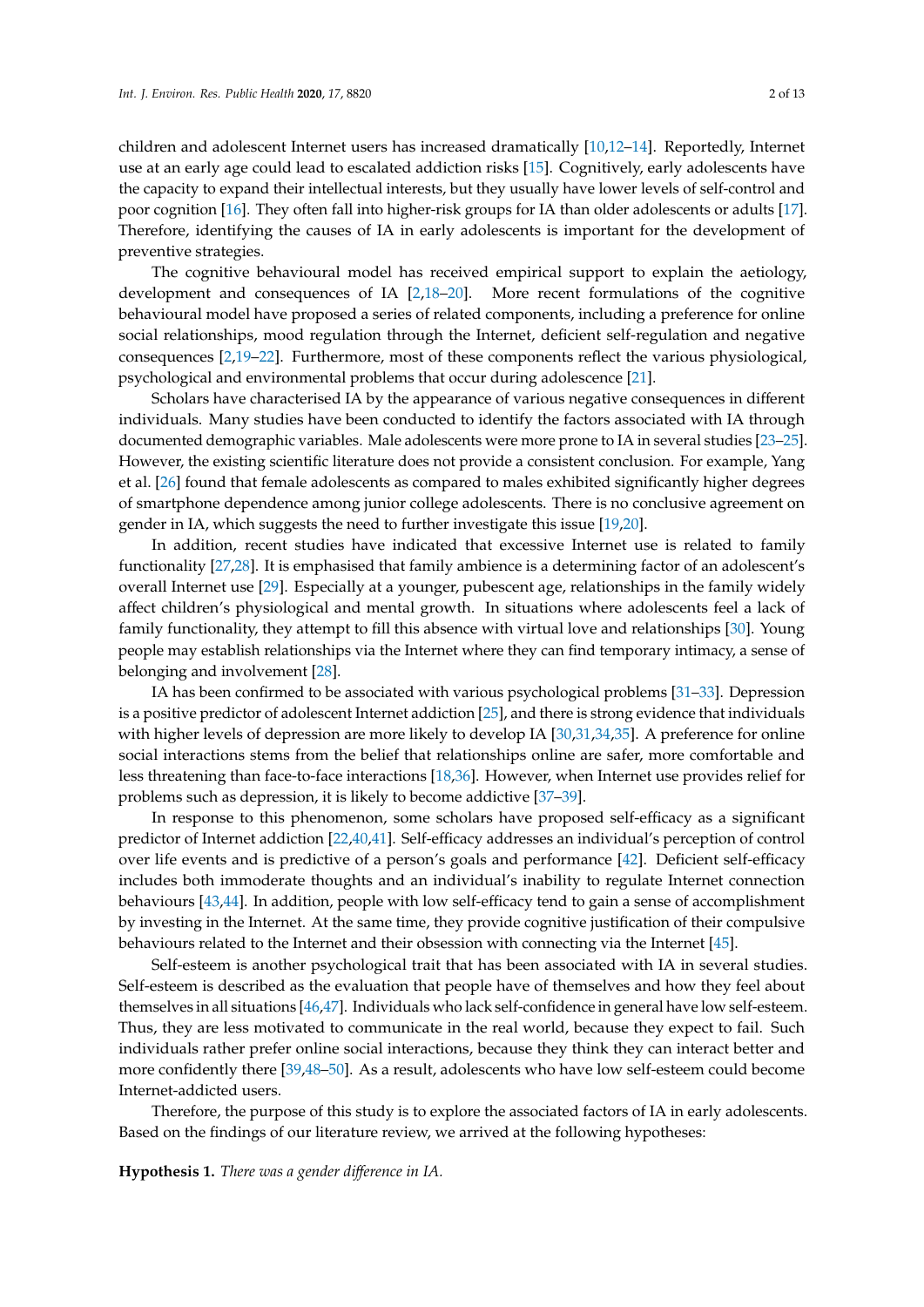**Hypothesis 2.** *Good family functionality was negatively associated with IA.*

**Hypothesis 3.** *Higher levels of depression were positively associated with IA.*

**Hypothesis 4.** *Lower self-e*ffi*cacy was positively associated with IA in early adolescents.*

**Hypothesis 5.** *Lower levels of self-esteem were positively associated with IA.*

# **2. Materials and Methods**

This study used a structured questionnaire to justify hypotheses through a cross-sectional design [\[51,](#page-11-2)[52\]](#page-11-3).

# *2.1. Participants*

Before recruiting the study participants, the sample size was calculated by using G\*Power V3.1. An alpha error probability ( $\alpha$  err prob) of 0.05, a power (1- $\beta$  err prob) of 0.8 and a medium effect size  $f^2$ of 0.15 were also considered [\[53\]](#page-11-4). A power analysis indicated the need for at least 240 participants. Early adolescence is broadly believed to be between 10 and 13 years of age [\[16,](#page-9-11)[54\]](#page-11-5). In order to examine IA in the initial stage of puberty, we chose 5th and 6th-grade students (the mean age was 11.35) with an age range of 10.33–12.92 years from an elementary school in Central Taiwan. Changes during puberty make 5th and 6th-grade students vulnerable to a variety of mental health problems [\[55\]](#page-11-6), so it is necessary to pay particular attention to the development of this group.

# *2.2. Instrument*

# 2.2.1. Demographics and Family Functionality

Demographics (gender, age and body mass index) and family functionality (money allowance per week (New Taiwan Dollar); parental limit of Internet usage time; family atmosphere and living with parents, grandparents or relatives) were recorded on the questionnaire. At the same time, Internet usage was surveyed in this study, including daily Internet usage hours on the weekday/weekend in the previous week and a multiple-choice question about the most common uses of the Internet for academic needs, web surfing, audio-visual web entertainment, the usage of social media, online shopping and video games.

# 2.2.2. IA

IA was measured using the 20-item Chinese version of Young's Internet Addiction Test (IAT) [\[9\]](#page-9-5). The Chinese version of the IAT possesses favourable reliability and validity [\[56,](#page-11-7)[57\]](#page-11-8). Items were rated on 5-point scales, ranging from 1 (rarely) to 5 (always), and a final score was calculated, with higher scores indicating more Internet addictive behaviours. According to Young's classification standard [\[8\]](#page-9-4), normal range: 0–30, mild addiction: 31–49, moderate addiction: 50–79 and severe addiction: 80–100. Kishore [\[58\]](#page-11-9) proposed the cut-off criteria: all those who scored >30 were considered to have IA. This study categorised those with IAT scores ≥31 as the Yes-IA group and those who scored ≤30 as the No-IA group. Furthermore, the internal consistency of Cronbach's alpha for the IA items was good ( $\alpha$  = 0.85).

# 2.2.3. Depression

The level of depression was assessed using the Chinese version of the 20-item Centre for Epidemiological Studies-Depression scale (CES-D), which is a commonly used, self-reported instrument [\[59\]](#page-11-10). The Chinese version of the CES-D presents advantageous reliability and validity [\[60](#page-11-11)[,61\]](#page-11-12). Participants rated how often they experienced the symptoms in the previous week on a 4-point Likert scale, ranging from 1 (less than 1 day) to 4 (5–7 days). The scoring of positive items was reversed,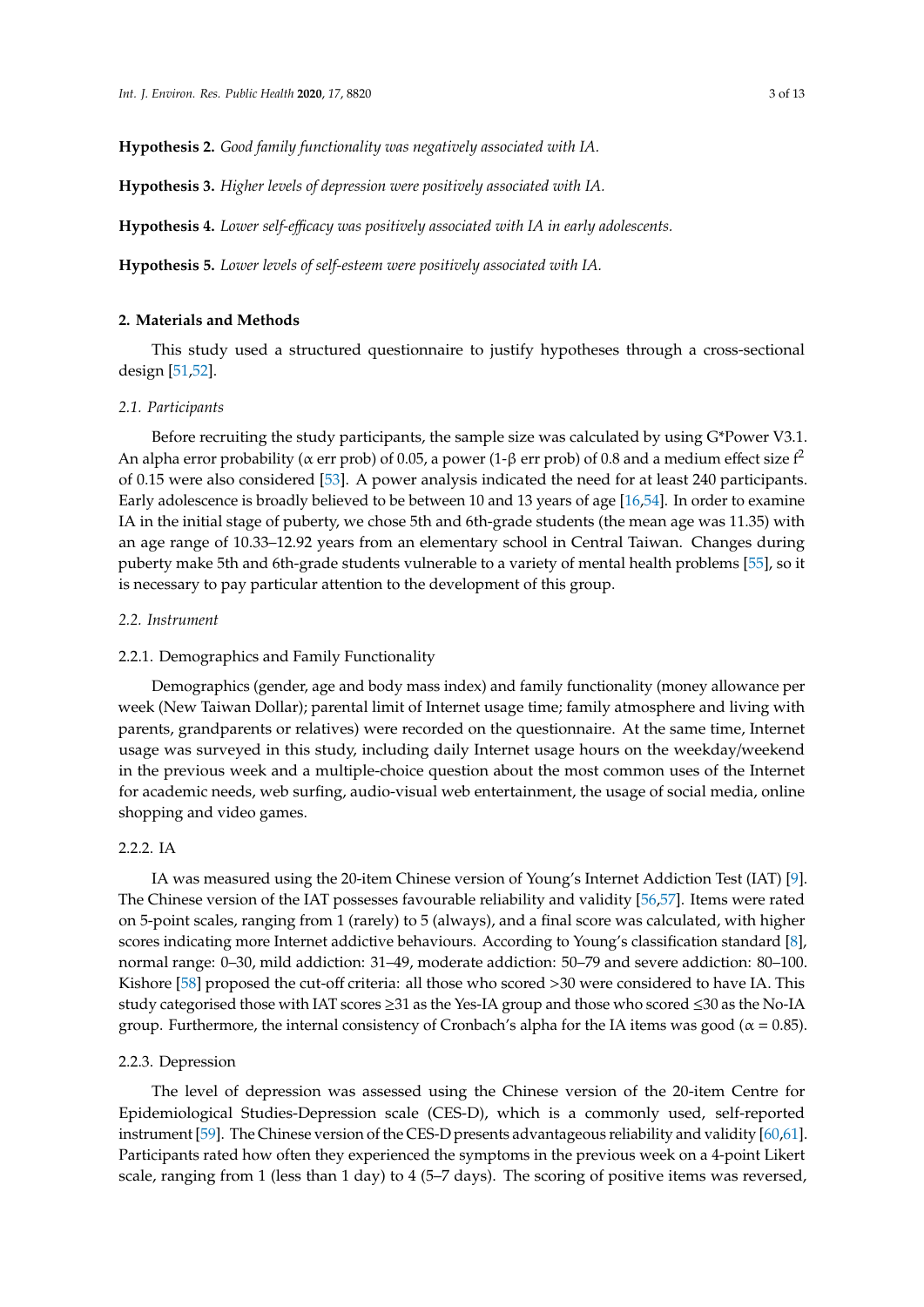and the total sum ranged from 20 to 80, with higher scores indicating more symptoms of depression. The depression measure in this study had good reliability (Cronbach's alpha  $= 0.86$ ).

#### 2.2.4. Self-Efficacy

The Chinese version of the General Self-Efficacy Scale (GSES) was used in this study to assess participants' abilities to perform in unexpected situations or surprising events across 10 items rated on a 4-point scale ranging from 1 (not at all true) to 4 (exactly true). The Chinese version of the GSES shows excellent reliability and validity [\[62](#page-11-13)[,63\]](#page-11-14). A sum of all scores yields ranged from 10 to 40. Higher scores indicated a higher level of self-efficacy [\[64\]](#page-11-15). The present study about self-efficacy showed a good reliability coefficient of 0.89.

# 2.2.5. Self-Esteem

The Chinese version of the Rosenberg Self-Esteem Scale (RSES) was used to provide an evaluation of a participant's self-esteem [\[65\]](#page-11-16) using a 10-item scale. The Chinese version of the RSES dominates good reliability and validity [\[63](#page-11-14)[,66\]](#page-11-17). All statements were rated on a 4-point Likert scale ranging from 1 (strongly agree) to 4 (strongly disagree). The scale measures both positive and negative feelings about the self. Low self-esteem responses are "disagree" or "strongly disagree" on positive items and "strongly agree" or "agree" on negative items. The scale can also be summed by totalling the individual 4-point items after reverse-scoring the negatively worded items. The scale ranges from 10 to 40. Lower scores indicate higher levels of self-esteem. The internal consistency of this scale was good in the present study ( $\alpha = 0.81$ ).

# *2.3. Procedure*

Permission for the in-school survey was obtained from the school principals. Prior to the administration of the measures, all participants were told about the purposes of the study. All participation was voluntary, and letters of consent were obtained from the participants and their guardians. All respondents were assured of anonymity and confidentiality. Data were collected in June 2020. All structured questionnaires were distributed to the participants in classroom settings and were collected onsite after 30 min. The questionnaires were self-reported. It was ensured that no person other than the researcher and the study participants were present in the classroom during the 30-min period to avoid any bias, influence or hesitancy. The inclusion criteria included having the ability to communicate in Mandarin and completing the consent forms. The exclusion criteria in this study included having a reading disorder or being in a special education class. Among the 470 students invited to participate in the study, 5 gave up the test on the spot, and 14 test sheets were not completed. The investigations were carried out following the rules of the Declaration of Helsinki of 1975, revised in 2013 [\[67\]](#page-11-18). The ethical approval for the study and the consent procedure were approved by the Jen Ai Hospital Human Research Ethics Committee (JAH HREC-109-27).

#### *2.4. Statistical Analysis*

First, descriptive statistics (e.g., means/M, standard deviation/SD and percentages) were presented about demographics, family functionality, Internet usage, depression, self-efficacy and self-esteem. After this, the following tests were used for the bivariable analysis. Associations between demographics, family functionality, depression, self-efficacy, self-esteem and IA, with individual students as No-IA or Yes-IA, were tested using a chi-square test for categorical data and a Mann-Whitney U test for numerical data. Finally, multiple logistic regression was performed to determine the effects of independent variables that were significantly associated with IA to predict the dependent variable of the IAT scores. Their odds ratios (OR) and their respective 95% confidence intervals (CIs) were derived. All statistical analyses were performed using SPSS v25.0 (IBM Corp., Armonk, NY, USA), and statistical significance was set at a level of  $p < 0.05$ .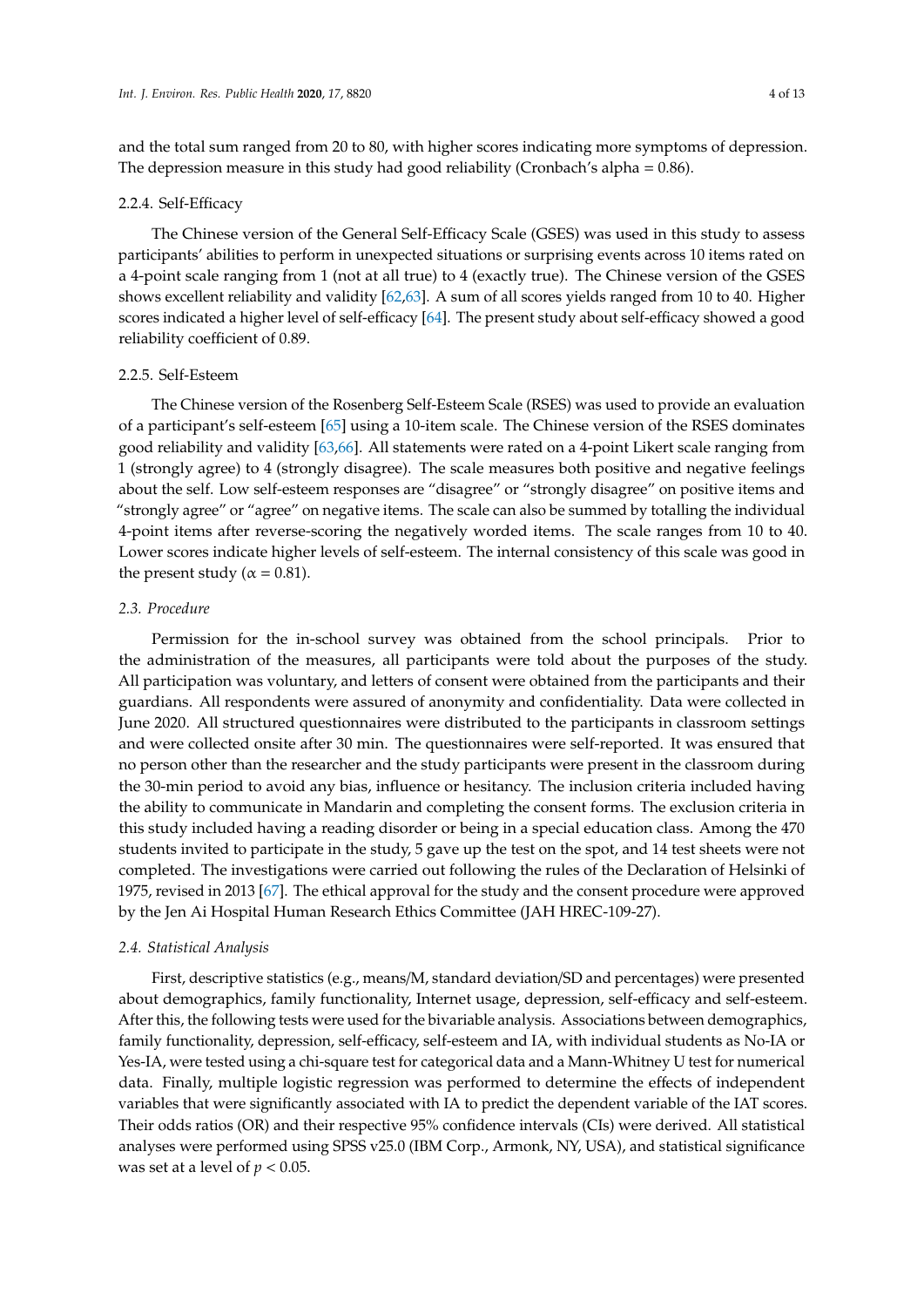# **3. Results**

# *3.1. Descriptive Statistics of Demographics, Family Functionality, Internet Usage, Depression, Self-E*ffi*cacy, Self-Esteem and IAT*

Of the 470 students invited to participate in the study, five gave up the test on the spot, 14 were unfinished and 451 completed the questionnaires, giving a response rate of 96%. Table [1](#page-4-0) shows the distribution of participants in terms of demographics, family functionality, depression, self-efficacy and self-esteem. The sample was comprised of more males  $(50.8\%)$ , the mean age was  $11.35$   $(SD = 0.56)$ , with a range from 10.33 to 12.92 years, the average body mass index (BMI) value was 19.10 kg/m<sup>2</sup> (SD = 4.28) and the mean money allowance per week was 80.97 (SD = 135.5) NTD (New Taiwan Dollar). More than 80% of parents limited Internet usage time (81.2%). Around three-quarters of participants' family atmospheres were harmonious (25.1%) or very harmonious (48.1%). Nearly 70% participants lived with their parents (68.5%). In the survey of participants' daily Internet usage, the time spent on the Internet was  $1.69$  (SD = 1.11) hours during the week and  $2.74$  (SD = 1.49) hours during the weekend. The most common uses of the Internet were audio-visual web entertainment (88.9%), usage of social media (51.7%), academic needs (39%), web surfing (33.7%), video games (22.8%) and online shopping (9.1%). The IAT of the participants had an average score of 29.21 (SD = 8.41). More than one-third (33.7%) of the participants belonged to Yes-IA, who had the average score of 38.68 (SD = 7.55). The participants had a mean score about the CES-D of 29.33 (SD = 7.65), GSES of 25.36 (SD = 6.30) and RSES of 19.5 (SD  $= 4.91$ ).

|                                       | N   | $\%$ | Mean  | <b>SD</b> |
|---------------------------------------|-----|------|-------|-----------|
| Gender                                |     |      |       |           |
| Male                                  | 229 | 50.8 |       |           |
| Female                                | 222 | 49.2 |       |           |
| Age                                   |     |      | 11.35 | 0.56      |
| BMI $(kg/M^2)$                        |     |      | 19.10 | 4.28      |
| Money allowance per week (NTD)        |     |      | 80.97 | 135.50    |
| Family atmosphere                     |     |      | 4.17  | 0.94      |
| Very discordant                       |     |      | 6     | 1.3       |
| Discordant                            |     |      | 8     | 1.8       |
| Ordinary                              |     |      | 107   | 23.7      |
| Harmonious                            |     |      | 113   | 25.1      |
| Very harmonious                       |     |      | 217   | 48.1      |
| Living with                           |     |      |       |           |
| Parents                               | 309 | 68.5 |       |           |
| Grandparents                          | 134 | 29.7 |       |           |
| Relatives and friends                 | 8   | 1.8  |       |           |
| Did parents limit Internet usage time |     |      |       |           |
| No                                    | 85  | 18.8 |       |           |
| Yes                                   | 366 | 81.2 |       |           |
| <b>IAT</b> score                      |     |      | 29.21 | 8.41      |
| No-IA Group & score                   | 299 | 66.3 | 24.39 | 2.99      |
| YES-IA Group & score                  | 152 | 33.7 | 38.68 | 7.55      |
| CES-D                                 |     |      | 29.33 | 7.65      |
| <b>GSES</b>                           |     |      | 25.36 | 6.30      |
| <b>RSES</b>                           |     |      | 19.50 | 4.91      |

<span id="page-4-0"></span>Table 1. Descriptive statistics of demographics, family functionality, depression, self-efficacy, self-esteem and IAT ( $n = 451$ ).

BMI: Body mass index, IAT: Internet Addiction Test, CES-D: Centre for Epidemiological Studies -Depression, GSES: General Self-Efficacy Scale and RSES: Rosenberg Self-Esteem Scale.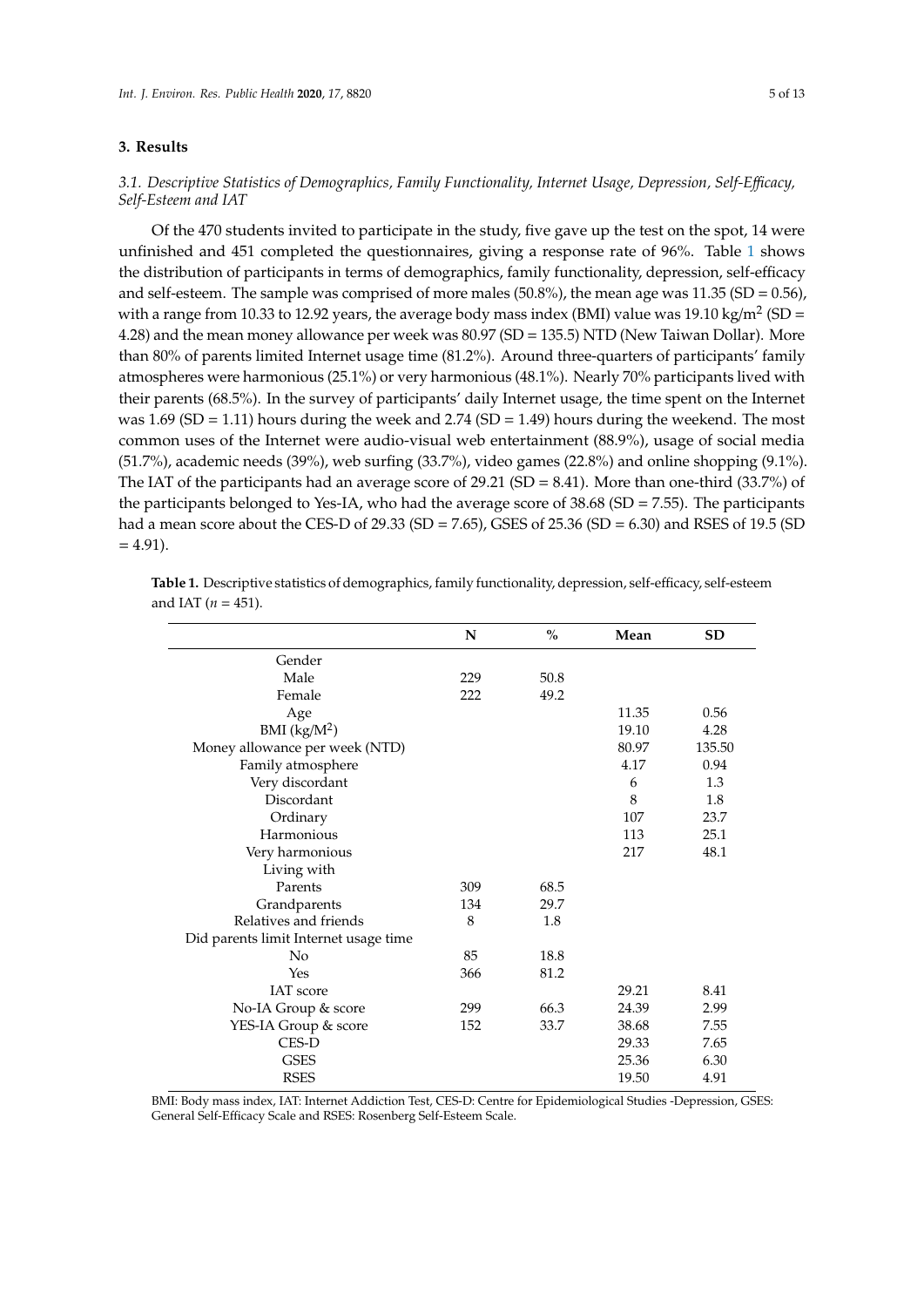### *3.2. Associations of Demographics, Family Functionality, Depression, Self-E*ffi*cacy and Self-Esteem with IAT*

The results of the chi-square analysis and the Mann-Whitney U test showed that there were significant differences between the No-IA or Yes-IA groups when considering the factors of demographics, family functionality, depression, self-efficacy and self-esteem. More statistical information can be found in Table [2.](#page-5-0) In the Yes-IA group, the proportion of males was significantly higher than that of females (38.4% vs. 28.8%,  $p = 0.031$ ). The money allowance per week that participants in the Yes-IA group had was significantly higher than those in the No-IA (106.28 NTD vs. 68.10 NTD, *p* = 0.018). The family atmosphere of the Yes-IA participants was significantly less harmonious than that of the No-IA participants (3.92 vs. 4.29, *p* < 0.001). Among the Yes-IA participants, the proportion of parents who did not limit Internet usage time was significantly higher than the proportion of parents who did limit it (56.5% vs. 28.4%, *p* < 0.001). The CES-D scores in the Yes-IA participants were higher than those in No-IA participants (32.39  $\pm$  8.87 vs. 27.78  $\pm$  6.43, *p* < 0.001), which means the depression of the Yes-IA group was higher than that of the No-IA group. The scores of the GSES in the Yes-IA participants were lower than those in the No-IA participants ( $24.24 \pm 6.05$  vs.  $25.93 \pm 6.36$ ,  $p = 0.007$ ), meaning that the self-efficacy of the Yes-IA group had poorer status than that of the No-IA group. The RSES scores in the Yes-IA participants were higher than those for the No-IA participants (20.89  $\pm$ 4.94 vs.  $18.79 \pm 4.75$ ,  $p < 0.001$ ), which means the self-esteem of the Yes-IA group was lower stage than that of the No-IA group.

<span id="page-5-0"></span>**Table 2.** Associations of demographics, family functionality, depression, self-efficacy and self-esteem with IAT  $(n = 451)$ .

|                                             | <b>Internet Addiction</b> |               |                 |               |                      |
|---------------------------------------------|---------------------------|---------------|-----------------|---------------|----------------------|
|                                             | No $(n = 299)$            |               | Yes $(n = 152)$ |               | $p$ -value $\rm{^b}$ |
|                                             | N                         | $\frac{0}{0}$ | N               | $\frac{0}{0}$ |                      |
| Gender                                      |                           |               |                 |               | $0.031*$             |
| Male                                        | 141                       | 61.6%         | 88              | 38.4%         |                      |
| Female                                      | 158                       | 71.2%         | 64              | 28.8%         |                      |
| Age <sup>a</sup>                            | 11.31                     | 0.57          | 11.41           | 0.53          | 0.095                |
| BMI $(kg/M^2)$ <sup>a</sup>                 | 18.88                     | 4.20          | 19.51           | 4.40          | 0.126                |
| Money allowance per week (NTD) <sup>a</sup> | 68.10                     | 114.15        | 106.28          | 167.41        | $0.018*$             |
| Family atmosphere <sup>a</sup>              | 4.29                      | 0.92          | 3.92            | 0.92          | $< 0.001$ *          |
| Living with                                 |                           |               |                 |               | 0.107                |
| Parents                                     | 204                       | $66.0\%$      | 105             | 34.0%         |                      |
| Grandparents                                | 90                        | 67.2%         | 44              | 32.8%         |                      |
| Relatives and friends                       | 5                         | 62.5%         | 3               | 37.5%         |                      |
| Did parents limit Internet usage time       |                           |               |                 |               | $< 0.001$ *          |
| N <sub>0</sub>                              | 37                        | 43.5%         | 48              | 56.5%         |                      |
| Yes                                         | 262                       | 71.6%         | 104             | 28.4%         |                      |
| $CES-Da$                                    | 27.78                     | 6.43          | 32.39           | 8.87          | $< 0.001$ *          |
| GSES $a$                                    | 25.93                     | 6.36          | 24.24           | 6.05          | $0.007*$             |
| RSES <sup>a</sup>                           | 18.79                     | 4.75          | 20.89           | 4.94          | $< 0.001$ *          |

BMI: Body mass index, IAT: Internet Addiction Test, CES-D: Centre for Epidemiological Studies -Depression, GSES: General Self-Efficacy Scale and RSES: Rosenberg Self-Esteem Scale. <sup>a</sup> Data were presented as mean ± SD. <sup>b</sup> Chi-square test was used for categorical data. Mann–Whitney U test was used for numerical data.  $* p < 0.05$ .

#### *3.3. Exploring the Associated Factors of IA by Multiple Logistic Regression*

Multiple logistic regression was performed to determine the effects of the variables of gender, money allowance per week, family atmosphere, parental limit of Internet usage time, CES-D, GSES and RSES on the likelihood of having IA, the results of which are shown in Table [3.](#page-6-0) The result of the multiple logistic regression analysis revealed that being male (female vs. male,  $OR = 0.60$ ,  $95\%$  CI  $= 0.39 \sim 0.92$ ,  $p = 0.02$ ), having more severe depression (OR = 1.07, 95% CI = 1.03 $\sim 1.11$ ,  $p < 0.001$ ) and having parents who did not limit Internet usage time (Yes vs. No, OR = 0.31, 95% CI = 0.18~0.52, *p* <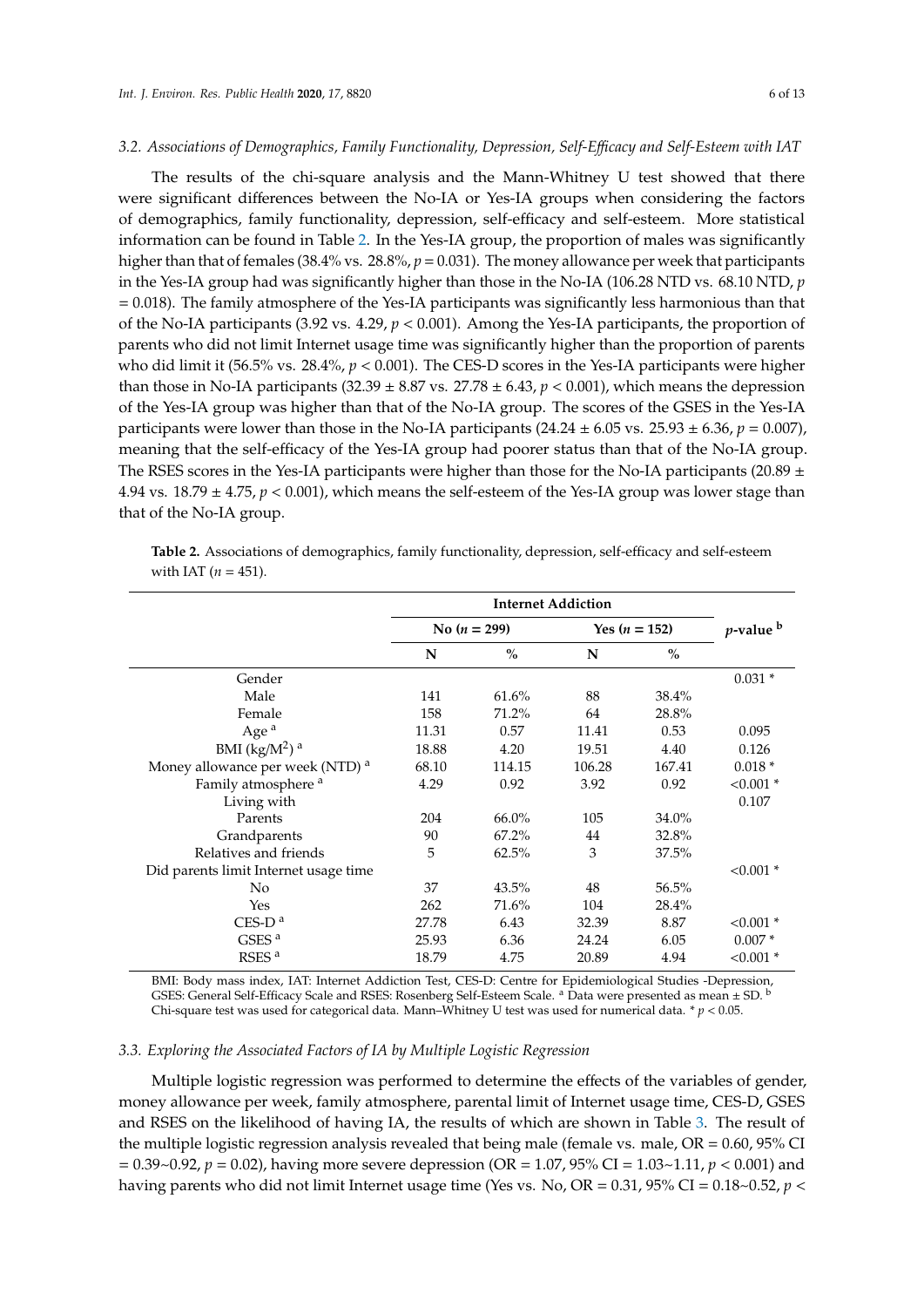0.001) were positively associated with IA, accounting for 20.7% of the variance in the model ( $p < 0.001$ ) about the participants.

|                                        | <b>OR</b> | 95% CI |       | $\boldsymbol{p}$ |
|----------------------------------------|-----------|--------|-------|------------------|
|                                        |           | Lower  | Upper |                  |
| Gender (ref. Male)                     |           |        |       |                  |
| Female                                 | 0.60      | 0.39   | 0.92  | $0.020*$         |
| Money allowance per week (10 NTD)      | 1.01      | 1.00   | 1.03  | 0.096            |
| Family atmosphere                      | 0.81      | 0.64   | 1.02  | 0.072            |
| Did parents limit Internet usage time? |           |        |       |                  |
| (ref. No)                              |           |        |       |                  |
| Yes                                    | 0.31      | 0.18   | 0.52  | $< 0.001$ *      |
| CES-D                                  | 1.07      | 1.03   | 1.11  | $< 0.001$ *      |
| <b>GSES</b>                            | 0.99      | 0.96   | 1.03  | 0.762            |
| <b>RSES</b>                            | 1.02      | 0.96   | 1.08  | 0.627            |

<span id="page-6-0"></span>**Table 3.** Exploring the associated factors of Internet addiction by multiple logistic regression (*n* = 451).

CES-D: Centre for Epidemiological Studies-Depression, GSES: General Self-Efficacy Scale and RSES: Rosenberg Self-Esteem Scale; \* *p* < 0.05. OR: odds ratio.

# **4. Discussion**

#### *4.1. Prevalence of IA and Internet Usage*

The results of this study found that the average IAT score of the participants was 29.21, indicating that they had almost reached the baseline of IA. According to the result of the study, the participants mostly had limited time on the Internet by their parents. Consistent with other studies [\[68,](#page-11-19)[69\]](#page-11-20), parental restrictive mediation of Internet use for children was needed to prevent IA.

Unexpectedly, this study found that one in three adolescents were addicted to the Internet. They are mildly addicted to the Internet according to Young's classification standard. The prevalence of excessive Internet use is significant among early adolescents in Taiwan, which conforms with the global trend [\[3](#page-8-2)[,70\]](#page-12-0). Recent reports have determined that the percentage of Internet use skyrocketed from childhood to early adolescence [\[3\]](#page-8-2). The Internet's use for a variety of purposes, its easy accessibility and its implied or explicit encouragement may result in more young Internet addicts [\[71\]](#page-12-1). Moreover, in the present study, the most common uses of the Internet were for audio-visual web entertainment and social media. These factors caused positive emotion and induced reinforcement to increase Internet time [\[70](#page-12-0)[,72](#page-12-2)[,73\]](#page-12-3). Moreover, the participants' daily Internet usage time (i.e., 1.69 h during weekdays and 2.74 h on weekends) in this study was similar to that in previous studies, in which 39.4% of adolescents reported spending at least 2 h online on a normal school day [\[17\]](#page-9-12). In accordance with the developmental mechanism of IA, longer Internet use times were associated with IA risk [\[74,](#page-12-4)[75\]](#page-12-5). We identified IA as a significant public health threat, and countries around the world need to prevent IA from becoming worse by supporting education, research and treatment [\[76\]](#page-12-6).

# *4.2. Associations Between Gender and IA*

Regarding the multiple logistic regression analysis, gender had a significant correlation with IA. Males in early adolescence are more likely to become addicted to the Internet, which supports Hypothesis 1 and is consistent with some IA studies [\[23,](#page-9-18)[24\]](#page-9-21). Cho, Sung, Shin, Lim and Shin mentioned that male students use the Internet as a channel for leisure and entertainment, which are accompanied by pleasant emotions, leading to a cycle of IA where the longer the use, the happier the feeling [\[77\]](#page-12-7). Furthermore, Shek and Yu also determined that boys tend to be enthusiastic about Internet technology development or learning about Internet applications [\[27\]](#page-10-0). Therefore, teachers and parents need to pay attention to the gender differences of IA and provide appropriate counselling and assistance to understand male needs during the adolescent period [\[78\]](#page-12-8).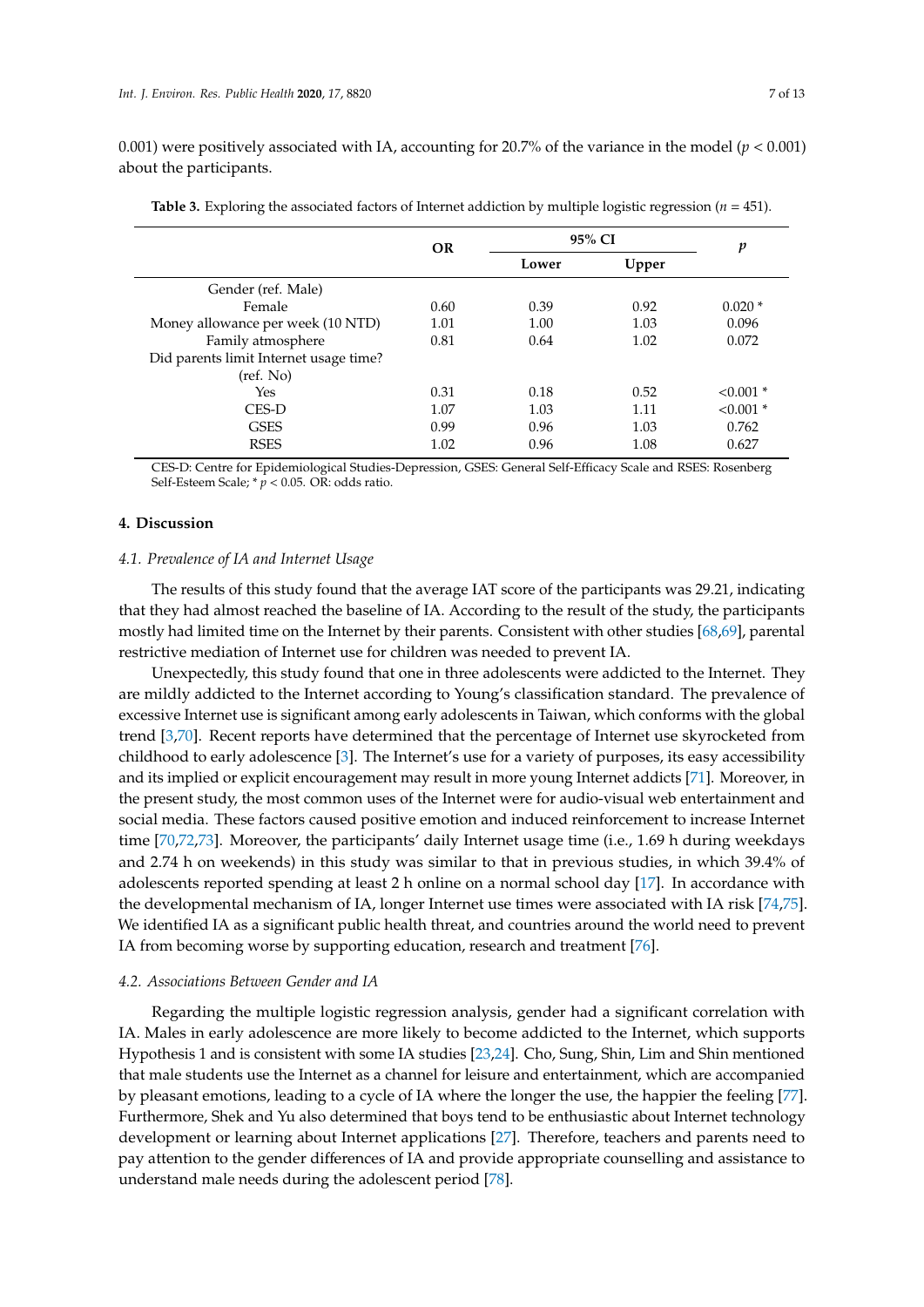## *4.3. Associations Between Family Functionality and IA*

This study found that the participants with a higher money allowance had a greater chance for IA. Premsingh and PV mentioned that Internet behaviour is a form of consumerism, including software, hardware, Internet fees, etc., which require considerable financial support to operate and use [\[79\]](#page-12-9). Research by Yao et al. mentioned that, when a student can use more money on their own, they are more able to conduct Internet behaviour through money transactions without parental consent [\[30\]](#page-10-3). Therefore, parents need to understand the financial needs of early adolescents, give them an appropriate money allowance amount and assist them in proper money use in order to reduce IA.

This study also found that the more harmonious the family atmosphere, the less likelihood for IA. Simultaneously, Shek and Yu also found that a good family atmosphere had a significant impact on avoiding dangerous behaviours and IA of adolescents [\[27\]](#page-10-0). On the contrary, a bad family atmosphere will lead children to get involved in the virtual world in order to obtain temporary emotional support and a sense of belonging [\[30\]](#page-10-3). Consequently, parents who establish a good family atmosphere can decrease the IA of their early adolescents.

Furthermore, as a result of the multiple logistic regression analysis, parental intervention on the Internet usage time will reduce students' IA. The home is where early adolescents use the Internet most often. At the same time, this study also showed nearly 70% of participants lived with their parents. Parental monitoring may deter adolescents from becoming addicted to Internet use [\[80\]](#page-12-10). Gündüz and Şahin also mentioned that parents should give verbal warnings and even ban Internet access to prevent excessive Internet use among children aged 10–18 [\[81\]](#page-12-11). Thus, good family functionality would decrease early adolescents prone to IA, which supports Hypothesis 2. The better approaches focus on the parent-child involvement and high-quality communication for preventing early adolescents from becoming addicted to the Internet [\[29\]](#page-10-2).

#### *4.4. Association of IA with Depression, Self-E*ffi*cacy and Self-Esteem*

The multiple regression analysis revealed that depressive symptoms were the most predictable pathology for Internet addiction, which supports Hypothesis 3. As pointed out earlier, there is empirical data supporting the idea that depressive people find comfort and consolation in cyberspace. Cho et al. conducted IA research on childhood psychopathology and contended that depression is related to inappropriate Internet use [\[77\]](#page-12-7). Lee et al. asserted that students may use the Internet to distract themselves from their feelings of depression, slow their emotions and avoid facing unhappy situations [\[34\]](#page-10-6). These findings suggest that Internet use is reinforced by pleasurable thoughts and feelings that occur while using the Internet [\[82\]](#page-12-12). Thus, students feel depressed and use the Internet to escape negative feelings [\[25\]](#page-9-19).

This study also showed that the lower the self-efficacy, the higher the chance of IA in early adolescents, which supports Hypothesis 4. Consistent with these results, self-efficacy was found to be negatively related to IA [\[37,](#page-10-9)[40,](#page-10-11)[45\]](#page-10-16). People with higher self-efficacy strongly believe in their ability to influence their lives [\[83\]](#page-12-13). Adolescents with high self-efficacy may have better control over their own time and are better able to properly plan their daily lives [\[44\]](#page-10-15). On the contrary, adolescents with low self-efficacy are weak in scheduling skills and are more likely to indulge in online games and social media that can help them escape the stress of real life [\[84\]](#page-12-14). Thus, interventions focused on increasing self-efficacy can be useful in decreasing symptoms of Internet addiction [\[44\]](#page-10-15).

In addition, this study pointed out that students with lower self-esteem are more likely to become addicted to the Internet, which supports Hypothesis 5. This result is the same as that of Fioravanti et al., who conducted an analysis of IA in adolescents and found that self-esteem was related to IA [\[48\]](#page-11-0), as well as Kim and Davis, who proposed that low self-esteem can predict problematic Internet use [\[35\]](#page-10-7). People with higher self-esteem believe that they can deal with difficulties and do not need to seek solace in the virtual world [\[85\]](#page-12-15). On the contrary, the use of Internet is associated with perception as a way of coping with the compensation of some deficiencies in low self-esteem adolescents [\[86\]](#page-12-16). Accordingly, giving students self-esteem training and courses may promote normal Internet use behaviour.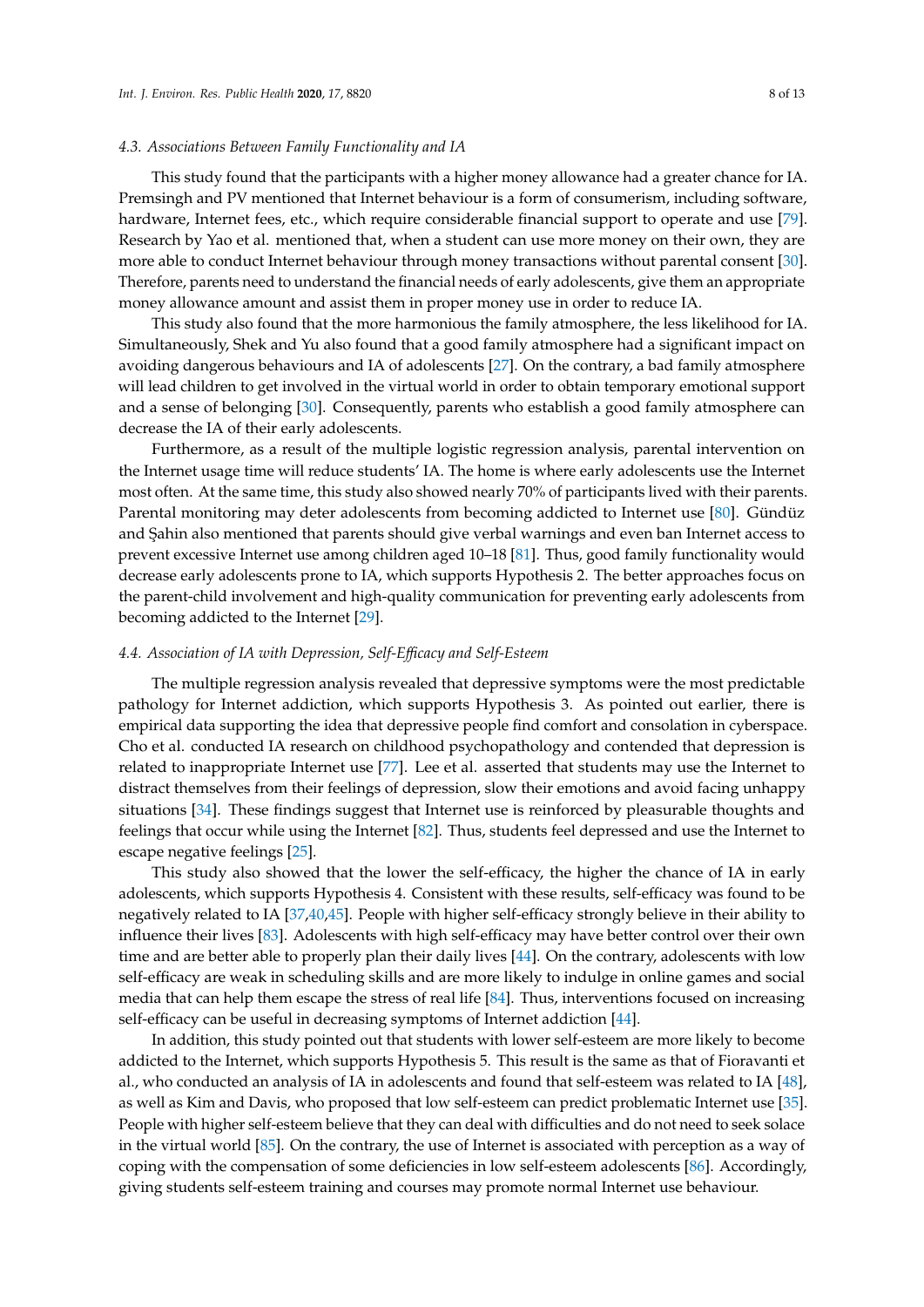In summary, early adolescents with depression, low self-efficacy or low self-esteem may struggle in the real world. Three highly significant reasons exist for resorting to the Internet as a form of escape [\[21,](#page-9-17)[38\]](#page-10-19). First, some early adolescents can freely create their own identities online, with the features they want to possess, both physical and psychological [\[40\]](#page-10-11). Second, anonymity constitutes another captivating characteristic of the Internet, because early adolescents can freely express their opinions or attitudes without the fear of rejection [\[43\]](#page-10-14). Third, young people also find interaction and support online, which matter to adolescents who often do not receive adequate social support in their surroundings [\[31\]](#page-10-4). Future prevention programmes should focus on psychosocial competencies and specific skills that help early adolescents to develop critical thinking on their own relationship with the Internet and a stronger commitment to understanding the meanings of their own involvement [\[87\]](#page-12-17).

### *4.5. Limitations*

The results of this study should be considered in light of its limitations. First, participants were all from the same school, and this study was a cross-sectional research, which makes us more conservative when making research inferences. Longitudinal studies will be needed to adequately examine the direction of the effects. Second, the sample was restricted to early adolescents in Taiwan, limiting the applicability of our findings in Western countries. Third, the use of convenience sampling limited the generalisability and induced bias. Fourth, the influential factors were perceived solely based on adolescents' self-reported data, and there was a lack of information from the parents' and teachers' perspectives. Fifth, the pressure to provide socially desirable responses concerning IA may make participants unwilling to reveal their true selves, even in anonymous questionnaires. Sixth, the study could not include all possible factors. Further studies should attempt to determine additional factors.

### **5. Conclusions**

This study contributes to the current literature on IA by exploring the associated factors of IA that reveal the relationships between depression tendencies, low self-efficacy, low self-esteem and IA in early adolescents. In addition, this study found that participants' money allowance per week, parental limitation of Internet usage time and family atmosphere were also influencing factors in IA. In summary, psychological variables are the motivator, and family functionality is an inhibitor in adolescents' IA. Early adolescence is the initial stage at which young people experience significant changes biologically, psychologically and socially. Parents should play a protective role in early adolescents' behaviours, conduct appropriate online time and improve the parent–child communication proficiency to achieve healthy family functionality. These findings can benefit psychologists, school counsellors, teachers and parents in the development of prevention and intervention programmes for IA.

**Author Contributions:** Study conception and design: H.-C.C. and S.-Y.Y.; data collection: H.-C.C. and S.-Y.Y.; data analysis and interpretation: H.-C.C., J.-Y.W. and S.-Y.Y.; drafting of the article: H.-C.C. and S.-Y.Y. and critical revision of the article: H.-C.C., J.-Y.W., Y.-L.L. and S.-Y.Y. All authors have read and agreed to the published version of the manuscript.

**Funding:** This research did not receive any specific grant from funding agencies in the public, commercial, or not-for-profit sectors.

**Acknowledgments:** The authors thank Alex, J. Y. Lee, who provided help during the research.

**Conflicts of Interest:** The authors declare no competing interests and no further interventions required.

# **References**

- <span id="page-8-0"></span>1. Cerf, V.G. *Computer Networking: Global Infrastructure for The 21st Century*; Computing Research Association: Washington, DC, USA, 1995.
- <span id="page-8-1"></span>2. Davis, R.A. A cognitive-behavioral model of pathological Internet use. *Comput. Hum. Behav.* **2001**, *17*, 187–195. [\[CrossRef\]](http://dx.doi.org/10.1016/S0747-5632(00)00041-8)
- <span id="page-8-2"></span>3. Fumero, A.; Marrero, R.J.; Voltes, D.; Castro, W.P. Personal and social factors involved in internet addiction among adolescents: A meta-analysis. *Comput. Hum. Behav.* **2018**, *86*, 387–400. [\[CrossRef\]](http://dx.doi.org/10.1016/j.chb.2018.05.005)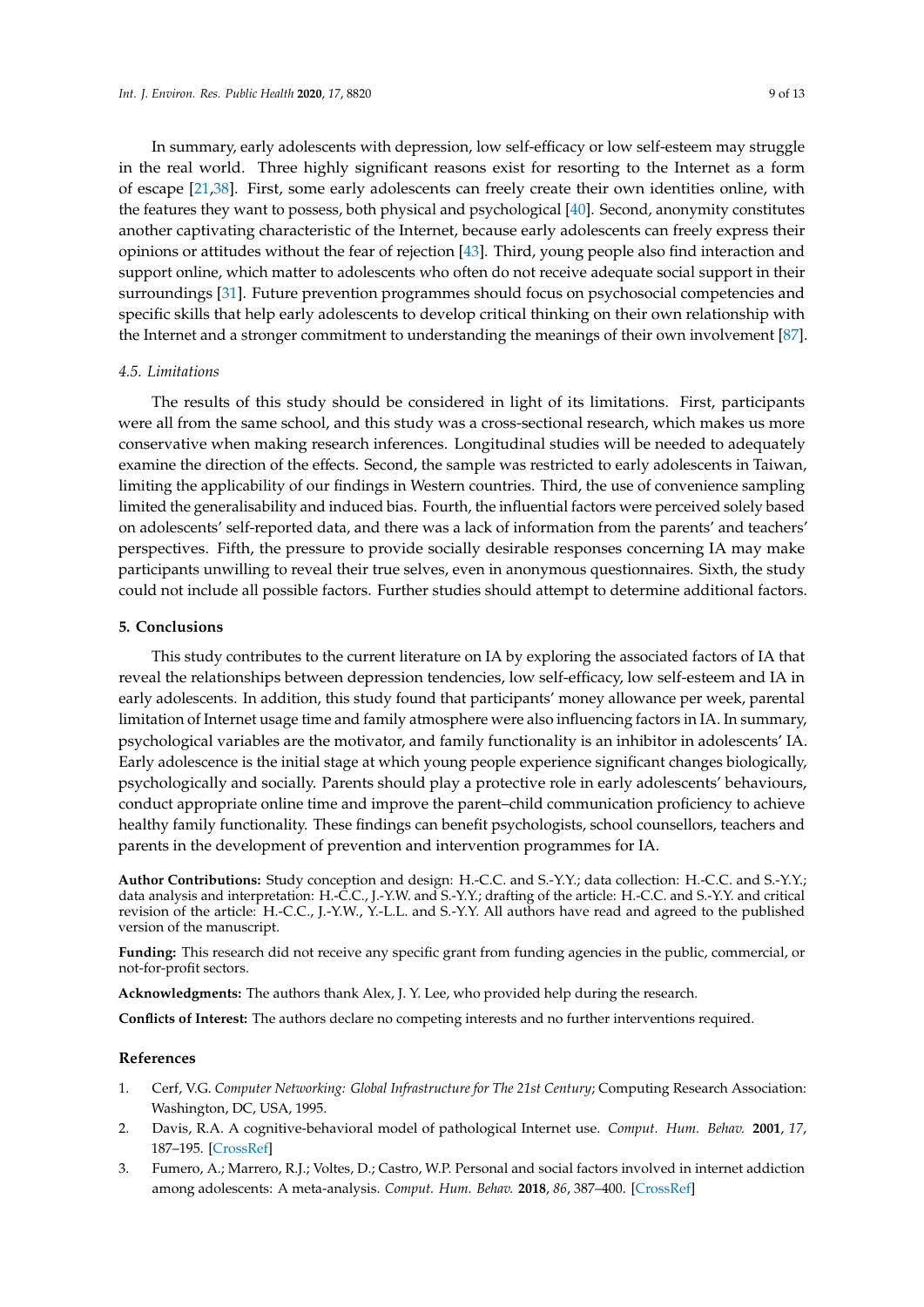- <span id="page-9-0"></span>4. Kuss, D.J.; Kristensen, A.M.; Lopez-Fernandez, O. Internet addictions outside of Europe: A systematic literature review. *Comput. Hum. Behav.* **2021**, *115*, 106621. [\[CrossRef\]](http://dx.doi.org/10.1016/j.chb.2020.106621)
- <span id="page-9-1"></span>5. Kelley, K.J.; Gruber, E.M. Psychometric properties of the Problematic Internet Use Questionnaire. *Comput. Hum. Behav.* **2010**, *26*, 1838–1845. [\[CrossRef\]](http://dx.doi.org/10.1016/j.chb.2010.07.018)
- <span id="page-9-2"></span>6. Meerkerk, G.-J.; Eijnden, R.J.V.D.; Garretsen, H.F. Predicting compulsive Internet use: It's all about sex! *Cyber Psychol. Behav.* **2006**, *9*, 95–103. [\[CrossRef\]](http://dx.doi.org/10.1089/cpb.2006.9.95) [\[PubMed\]](http://www.ncbi.nlm.nih.gov/pubmed/16497122)
- <span id="page-9-3"></span>7. Pontes, H.M.; Griffiths, M.D. The development and psychometric evaluation of the Internet Disorder Scale (IDS-15). *Addict. Behav.* **2017**, *64*, 261–268. [\[CrossRef\]](http://dx.doi.org/10.1016/j.addbeh.2015.09.003)
- <span id="page-9-4"></span>8. Young, K. *Internet Addiction Test (IAT)*; Stoelting: Wood Dale, IL, USA, 2016.
- <span id="page-9-5"></span>9. Young, K.S.; De Abreu, C.N. *Internet Addiction: A Handbook and Guide to Evaluation*; John Wiley & Sons: Hoboken, NJ, USA, 2011.
- <span id="page-9-6"></span>10. Durkee, T.; Kaess, M.; Carli, V.; Parzer, P.; Wasserman, C.; Floderus, B.; Apter, A.; Balazs, J.; Barzilay, S.; Bobes, J.; et al. Prevalence of pathological internet use among adolescents in Europe: Demographic and social factors. *Addiction* **2012**, *107*, 2210–2222. [\[CrossRef\]](http://dx.doi.org/10.1111/j.1360-0443.2012.03946.x)
- <span id="page-9-7"></span>11. Fortson, B.L.; Scotti, J.R.; Chen, Y.-C.; Malone, J.; Del Ben, K.S. Internet Use, Abuse, and Dependence Among Students at a Southeastern Regional University. *J. Am. Coll. Heal.* **2007**, *56*, 137–144. [\[CrossRef\]](http://dx.doi.org/10.3200/JACH.56.2.137-146)
- <span id="page-9-8"></span>12. Kaess, M.; Durkee, T.; Brunner, R.; Carli, V.; Parzer, P.; Wasserman, C.; Sarchiapone, M.; Hoven, C.; Apter, A.; Balazs, J.; et al. Pathological Internet use among European adolescents: Psychopathology and self-destructive behaviours. *Eur. Child Adolesc. Psychiatry* **2014**, *23*, 1093–1102. [\[CrossRef\]](http://dx.doi.org/10.1007/s00787-014-0562-7)
- 13. Koyuncu, T.; Unsal, A.; Arslantaş, D. Assessment of internet addiction and loneliness in secondary and high school students. *J Pak Med Assoc* **2014**, *64*, 998–1002.
- <span id="page-9-9"></span>14. Li, Y.; Zhang, X.; Lu, F.; Zhang, Q.; Wang, Y. Internet Addiction Among Elementary and Middle School Students in China: A Nationally Representative Sample Study. *Cyberpsychol. Behav. Soc. Netw.* **2014**, *17*, 111–116. [\[CrossRef\]](http://dx.doi.org/10.1089/cyber.2012.0482) [\[PubMed\]](http://www.ncbi.nlm.nih.gov/pubmed/23971432)
- <span id="page-9-10"></span>15. Children Aged Five and Under at Risk of Internet Addiction-Barnardo's. Available online: https://[www.](https://www.barnardos.org.uk/news/concerns-under-5s-are-becoming-addicted-social-media) barnardos.org.uk/news/[concerns-under-5s-are-becoming-addicted-social-media](https://www.barnardos.org.uk/news/concerns-under-5s-are-becoming-addicted-social-media) (accessed on 10 October 2020).
- <span id="page-9-11"></span>16. Steinberg, L. *Adolescence*, 6th ed.; Mcgraw-Hill Higher Education: Boston, MA, USA, 2003.
- <span id="page-9-12"></span>17. Flora, K. Internet addiction disorder among adolescents and young adults: The picture in Europe and prevention strategies. In *Prospective on Youth: Connections and Disconnections*; Council of Europe and European Commission: Strasbourg, France, 2015; Volume 2, pp. 119–132.
- <span id="page-9-13"></span>18. Caplan, S.E. Problematic Internet use and psychosocial well-being: Development of a theory-based cognitive–behavioral measurement instrument. *Comput. Hum. Behav.* **2002**, *18*, 553–575. [\[CrossRef\]](http://dx.doi.org/10.1016/S0747-5632(02)00004-3)
- <span id="page-9-15"></span>19. Gámez-Guadix, M.; Orue, I.; Calvete, E. Evaluation of the cognitive-behavioral model of generalized and problematic Internet use in Spanish adolescents. *Psicothema* **2013**, *25*, 299–306. [\[PubMed\]](http://www.ncbi.nlm.nih.gov/pubmed/23910742)
- <span id="page-9-14"></span>20. Gámez-Guadix, M.; Villa-George, F.I.; Calvete, E. Measurement and analysis of the cognitive-behavioral model of generalized problematic Internet use among Mexican adolescents. *J. Adolesc.* **2012**, *35*, 1581–1591. [\[CrossRef\]](http://dx.doi.org/10.1016/j.adolescence.2012.06.005) [\[PubMed\]](http://www.ncbi.nlm.nih.gov/pubmed/22789467)
- <span id="page-9-17"></span>21. Gámez-Guadix, M.; Calvete, E.; Orue, I.; Las Hayas, C. Problematic Internet use and problematic alcohol use from the cognitive—Behavioral model: A longitudinal study among adolescents. *Addict. Behav.* **2015**, *40*, 109–114. [\[CrossRef\]](http://dx.doi.org/10.1016/j.addbeh.2014.09.009)
- <span id="page-9-16"></span>22. Caplan, S.E. Theory and measurement of generalized problematic Internet use: A two-step approach. *Comput. Hum. Behav.* **2010**, *26*, 1089–1097. [\[CrossRef\]](http://dx.doi.org/10.1016/j.chb.2010.03.012)
- <span id="page-9-18"></span>23. Adiele, I.; Olatokun, W. Prevalence and determinants of Internet addiction among adolescents. *Comput. Hum. Behav.* **2014**, *31*, 100–110. [\[CrossRef\]](http://dx.doi.org/10.1016/j.chb.2013.10.028)
- <span id="page-9-21"></span>24. Ha, Y.-M.; Hwang, W.J. Gender Differences in Internet Addiction Associated with Psychological Health Indicators Among Adolescents Using a National Web-based Survey. *Int. J. Ment. Heal. Addict.* **2014**, *12*, 660–669. [\[CrossRef\]](http://dx.doi.org/10.1007/s11469-014-9500-7)
- <span id="page-9-19"></span>25. Li, G.; Hou, G.; Yang, D.; Jian, H.; Wang, W. Relationship between anxiety, depression, sex, obesity, and internet addiction in Chinese adolescents: A short-term longitudinal study. *Addict. Behav.* **2019**, *90*, 421–427. [\[CrossRef\]](http://dx.doi.org/10.1016/j.addbeh.2018.12.009)
- <span id="page-9-20"></span>26. Yang, S.-Y.; Lin, C.-Y.; Huang, Y.-C.; Chang, J.-H. Gender differences in the association of smartphone use with the vitality and mental health of adolescent students. *J. Am. Coll. Heal.* **2018**, *66*, 693–701. [\[CrossRef\]](http://dx.doi.org/10.1080/07448481.2018.1454930)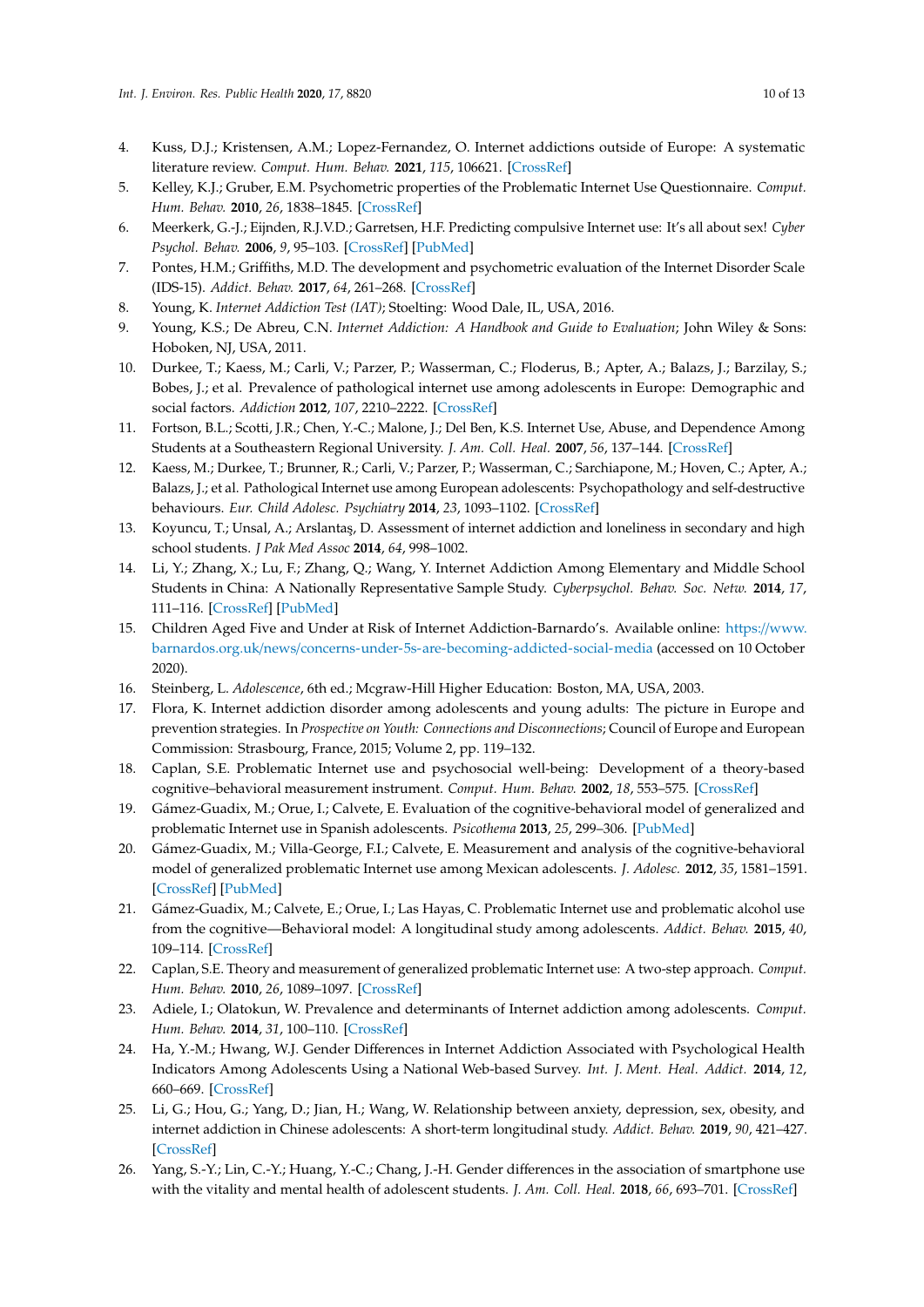- <span id="page-10-0"></span>27. Shek, D.T.L.; Yu, L. Adolescent Internet Addiction in Hong Kong: Prevalence, Change, and Correlates. *J. Pediatr. Adolesc. Gynecol.* **2016**, *29*, S22–S30. [\[CrossRef\]](http://dx.doi.org/10.1016/j.jpag.2015.10.005) [\[PubMed\]](http://www.ncbi.nlm.nih.gov/pubmed/26461526)
- <span id="page-10-1"></span>28. Zhong, X.; Zu, S.; Sha, S.; Tao, R.; Zhao, C.; Yang, F.; Li, M.; Sha, P. The Effect of a Family-based Intervention Model On Internet-addicted Chinese Adolescents. *Soc. Behav. Pers. Int. J.* **2011**, *39*, 1021–1034. [\[CrossRef\]](http://dx.doi.org/10.2224/sbp.2011.39.8.1021)
- <span id="page-10-2"></span>29. Wu, C.S.T.; Wong, H.T.; Yu, K.F.; Fok, K.W.; Yeung, S.M.; Lam, C.H.; Liu, K.M. Parenting approaches, family functionality, and internet addiction among Hong Kong adolescents. *BMC Pediatr.* **2016**, *16*, 1–10. [\[CrossRef\]](http://dx.doi.org/10.1186/s12887-016-0666-y)
- <span id="page-10-3"></span>30. Yao, Y.; Gao, C.; Zhou, F.; Jin, Y.; Wang, E.; Ye, D. Epidemiological study on internet use and internet addiction disorder among college students. *Chin. J. Sch.* **2006**, *27*, 844–846.
- <span id="page-10-4"></span>31. Lai, C.; Mak, K.-K.; Watanabe, H.; Jeong, J.; Kim, D.; Bahar, N.; Ramos, M.; Chen, S.; Cheng, C. The mediating role of Internet addiction in depression, social anxiety, and psychosocial well-being among adolescents in six Asian countries: A structural equation modelling approach. *Public Heal.* **2015**, *129*, 1224–1236. [\[CrossRef\]](http://dx.doi.org/10.1016/j.puhe.2015.07.031) [\[PubMed\]](http://www.ncbi.nlm.nih.gov/pubmed/26343546)
- 32. Wu, A.M.; Li, J.; Lau, J.T.-F.; Mo, P.K.; Lau, M.M. Potential impact of internet addiction and protective psychosocial factors onto depression among Hong Kong Chinese adolescents–direct, mediation and moderation effects. *Compr. Psychiatry* **2016**, *70*, 41–52. [\[CrossRef\]](http://dx.doi.org/10.1016/j.comppsych.2016.06.011) [\[PubMed\]](http://www.ncbi.nlm.nih.gov/pubmed/27624422)
- <span id="page-10-5"></span>33. Berdibayeva, S.; Garber, A.; Ivanov, D.; Massalimova, A.; Kukubayeva, A.; Berdibayev, S. Psychological Prevention of older Adolescents' Interpersonal Relationships, Who are Prone to Internet Addiction. *Procedia Soc. Behav. Sci.* **2016**, *217*, 984–989. [\[CrossRef\]](http://dx.doi.org/10.1016/j.sbspro.2016.02.081)
- <span id="page-10-6"></span>34. Lee, M.S.; OH, E.Y.; Cho, S.M.; Hong, M.J.; Moon, J.S. An assessment of adolescent internet addiction problems related to depression, social anxiety and peer relationship. *J. Korean Neuropsychiatr. Assoc.* **2001**, *40*, 616–628. [\[CrossRef\]](http://dx.doi.org/10.5124/jkma.1997.40.5.616)
- <span id="page-10-7"></span>35. Kim, H.-K.; Davis, K.E. Toward a comprehensive theory of problematic Internet use: Evaluating the role of self-esteem, anxiety, flow, and the self-rated importance of Internet activities. *Comput. Hum. Behav.* **2009**, *25*, 490–500. [\[CrossRef\]](http://dx.doi.org/10.1016/j.chb.2008.11.001)
- <span id="page-10-8"></span>36. Bányai, F.; Zsila, Á.; Király, O.; Maraz, A.; Elekes, Z.; Griffiths, M.D.; Andreassen, C.S.; Demetrovics, Z. Problematic Social Media Use: Results from a Large-Scale Nationally Representative Adolescent Sample. *PLoS ONE* **2017**, *12*, e0169839. [\[CrossRef\]](http://dx.doi.org/10.1371/journal.pone.0169839)
- <span id="page-10-9"></span>37. Ceyhan, A.A.; Ceyhan, E. Loneliness, Depression, and Computer Self-Efficacy as Predictors of Problematic Internet Use. *CyberPsychol. Behav.* **2008**, *11*, 699–701. [\[CrossRef\]](http://dx.doi.org/10.1089/cpb.2007.0255)
- <span id="page-10-19"></span>38. Özdemir, Y.; Kuzucu, Y.; Ak, Ş. Depression, loneliness and Internet addiction: How important is low self-control? *Comput. Hum. Behav.* **2014**, *34*, 284–290. [\[CrossRef\]](http://dx.doi.org/10.1016/j.chb.2014.02.009)
- <span id="page-10-10"></span>39. Younes, F.; Halawi, G.; Jabbour, H.; El Osta, N.; Karam, L.; Hajj, A.; Khabbaz, L.R. Internet Addiction and Relationships with Insomnia, Anxiety, Depression, Stress and Self-Esteem in University Students: A Cross-Sectional Designed Study. *PLoS ONE* **2016**, *11*, e0161126. [\[CrossRef\]](http://dx.doi.org/10.1371/journal.pone.0161126) [\[PubMed\]](http://www.ncbi.nlm.nih.gov/pubmed/27618306)
- <span id="page-10-11"></span>40. Lee, S.B.; Lee, K.K.; Paik, K.C.; Kim, H.W.; Shin, S.K. Relationship between internet addiction and anxiety, depression, and self efficacy in middle and high school students. *J. Korean Neuropsychiatr. Assoc.* **2001**, *40*, 1174–1184.
- <span id="page-10-12"></span>41. Kuss, D.J.; Griffiths, M.; Karila, L.; Billieux, J. Internet Addiction: A Systematic Review of Epidemiological Research for the Last Decade. *Curr. Pharm. Des.* **2014**, *20*, 4026–4052. [\[CrossRef\]](http://dx.doi.org/10.2174/13816128113199990617) [\[PubMed\]](http://www.ncbi.nlm.nih.gov/pubmed/24001297)
- <span id="page-10-13"></span>42. Yang, S.-Y.; Kim, H.-S. Effects of a prevention program for internet addiction among middle school students in South Korea. *Public Heal. Nurs.* **2018**, *35*, 246–255. [\[CrossRef\]](http://dx.doi.org/10.1111/phn.12394)
- <span id="page-10-14"></span>43. Muris, P. Relationships between self-efficacy and symptoms of anxiety disorders and depression in a normal adolescent sample. *Pers. Individ. Di*ff*er.* **2002**, *32*, 337–348. [\[CrossRef\]](http://dx.doi.org/10.1016/S0191-8869(01)00027-7)
- <span id="page-10-15"></span>44. Iskender, M.; Akin, A. Social self-efficacy, academic locus of control, and internet addiction. *Comput. Educ.* **2010**, *54*, 1101–1106. [\[CrossRef\]](http://dx.doi.org/10.1016/j.compedu.2009.10.014)
- <span id="page-10-16"></span>45. Severino, S.; Craparob, G. Internet addiction, attachment styles, and social self-efficacy. *Glob. J. Psychol. Res.* **2013**, *3*, 9–16.
- <span id="page-10-17"></span>46. Sinclair, S.J.; Blais, M.A.; Gansler, D.A.; Sandberg, E.; Bistis, K.; LoCicero, A. Psychometric Properties of the Rosenberg Self-Esteem Scale: Overall and Across Demographic Groups Living Within the United States. *Evaluation Heal. Prof.* **2010**, *33*, 56–80. [\[CrossRef\]](http://dx.doi.org/10.1177/0163278709356187)
- <span id="page-10-18"></span>47. Blascovich, J.; Tomaka, J. Measures of self-esteem. In *Measures of Personality and Social Psychological Attitudes*; Academic Press: London, UK, 1991; Volume 1, pp. 115–160.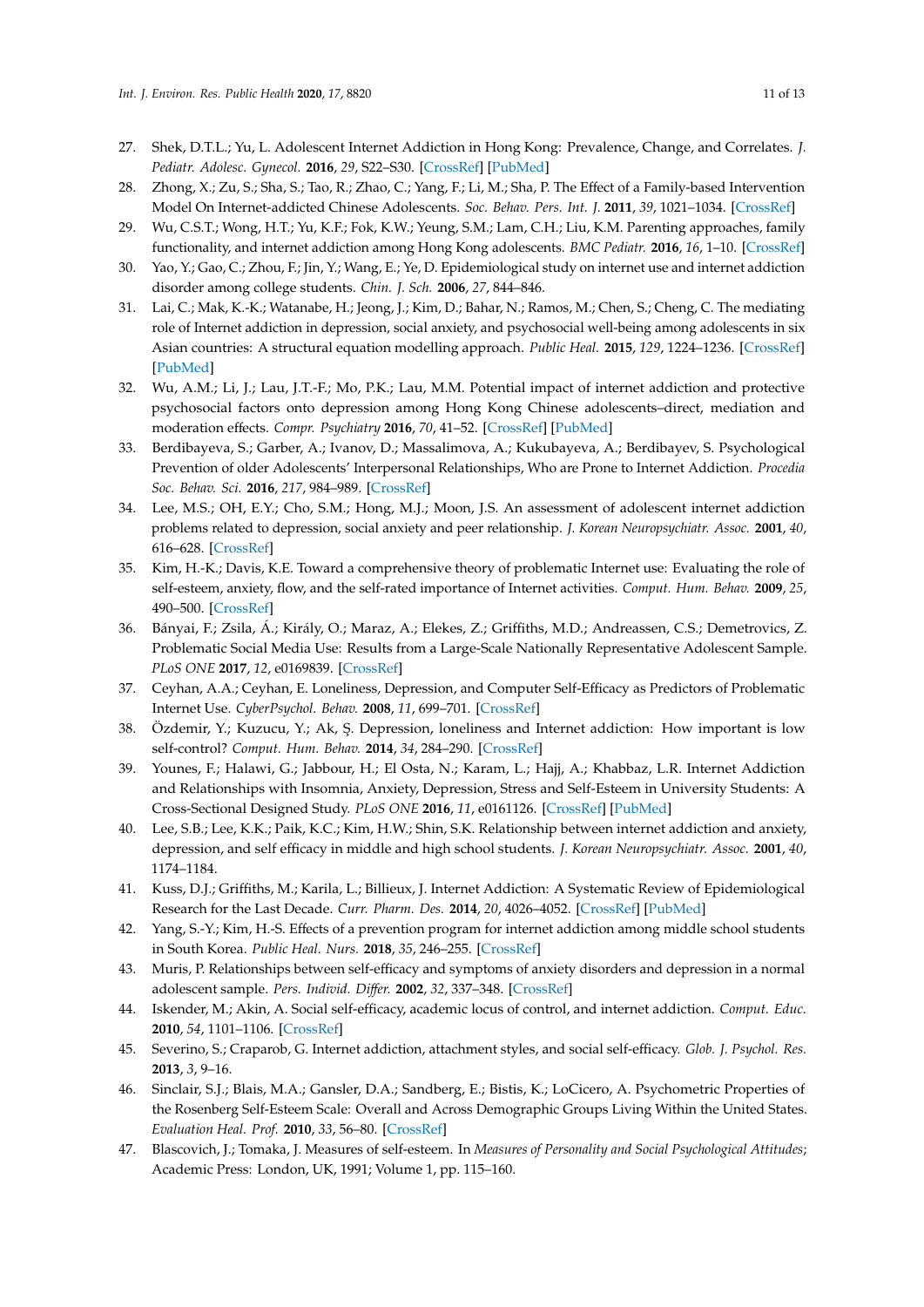- <span id="page-11-0"></span>48. Fioravanti, G.; Dèttore, D.; Casale, S. Adolescent Internet Addiction: Testing the Association Between Self-Esteem, the Perception of Internet Attributes, and Preference for Online Social Interactions. *Cyberpsychol. Behav. Soc. Netw.* **2012**, *15*, 318–323. [\[CrossRef\]](http://dx.doi.org/10.1089/cyber.2011.0358) [\[PubMed\]](http://www.ncbi.nlm.nih.gov/pubmed/22703038)
- 49. Leung, L.; Konijn, E.A.; Tanis, M.A.; Utz, S.; Linden, A. Leisure boredom, sensation seeking, self-esteem, addiction symptoms and patterns of mobile phone use. In *Mediated Interpersonal Communication*; Lawrence Erlbaum Associates: Mahwah, NJ, USA, 2007; Volume 18, pp. 359–382.
- <span id="page-11-1"></span>50. Niemz, K.; Griffiths, M.; Banyard, P. Prevalence of Pathological Internet Use among University Students and Correlations with Self-Esteem, the General Health Questionnaire (GHQ), and Disinhibition. *CyberPsychology Behav.* **2005**, *8*, 562–570. [\[CrossRef\]](http://dx.doi.org/10.1089/cpb.2005.8.562) [\[PubMed\]](http://www.ncbi.nlm.nih.gov/pubmed/16332167)
- <span id="page-11-2"></span>51. Saldanha, D.; Chaudhari, B.; Menon, P.; Tewari, A.; Bhattacharya, L. Internet addiction and its determinants among medical students. *Ind. Psychiatry J.* **2015**, *24*, 158–162. [\[CrossRef\]](http://dx.doi.org/10.4103/0972-6748.181729) [\[PubMed\]](http://www.ncbi.nlm.nih.gov/pubmed/27212820)
- <span id="page-11-3"></span>52. Tsitsika, A.; Janikian, M.; Schoenmakers, T.M.; Tzavela, E.C.; Ólafsson, K.; Wójcik, S.; Macarie, G.F.; Tzavara, C.; Richardson, C. The EU NET ADB Consortium Internet Addictive Behavior in Adolescence: A Cross-Sectional Study in Seven European Countries. *Cyberpsychol. Behav. Soc. Netw.* **2014**, *17*, 528–535. [\[CrossRef\]](http://dx.doi.org/10.1089/cyber.2013.0382)
- <span id="page-11-4"></span>53. Faul, F.; Erdfelder, E.; Buchner, A.; Lang, A.-G. Statistical power analyses using G\*Power 3.1: Tests for correlation and regression analyses. *Behav. Res. Methods* **2009**, *41*, 1149–1160. [\[CrossRef\]](http://dx.doi.org/10.3758/BRM.41.4.1149)
- <span id="page-11-5"></span>54. Neinstein, L.S.; Gordon, C.M.; Katzman, D.K.; Rosen, D.S. *Handbook of Adolescent Health Care*; Lippincott Williams & Wilkins: Philadelphia, PA, USA, 2008.
- <span id="page-11-6"></span>55. Lippold, M.A.; Powers, C.J.; Syvertsen, A.K.; Feinberg, M.E.; Greenberg, M.T. The Timing of School Transitions and Early Adolescent Problem Behavior. *J. Early Adolesc.* **2012**, *33*, 821–844. [\[CrossRef\]](http://dx.doi.org/10.1177/0272431612468317)
- <span id="page-11-7"></span>56. Chang, M.K.; Law, S.P.M. Factor structure for Young's Internet Addiction Test: A confirmatory study. *Comput. Hum. Behav.* **2008**, *24*, 2597–2619. [\[CrossRef\]](http://dx.doi.org/10.1016/j.chb.2008.03.001)
- <span id="page-11-8"></span>57. Huang, Z.; Wang, M.; Qian, M.; Zhong, J.; Tao, R. Chinese Internet Addiction Inventory: Developing a Measure of Problematic Internet Use for Chinese College Students. *CyberPsychol. Behav.* **2007**, *10*, 805–812. [\[CrossRef\]](http://dx.doi.org/10.1089/cpb.2007.9950)
- <span id="page-11-9"></span>58. Kishore, A.; Pan, T.; Naskar, N.N. Internet addiction and its associated factors: Study among the students of a public health school of Kolkata. *Online J. Health Allied Sci.* **2019**, *8*, 159.
- <span id="page-11-10"></span>59. Radloff, L.S. The CES-D scale: A self-report depression scale for research in the general population. *Appl. Psychol. Meas.* **1977**, *1*, 385–401. [\[CrossRef\]](http://dx.doi.org/10.1177/014662167700100306)
- <span id="page-11-11"></span>60. Wang, M.; Armour, C.; Wu, Y.; Ren, F.; Zhu, X.; Yao, S. Factor Structure of the CES-D and Measurement Invariance Across Gender in Mainland Chinese Adolescents. *J. Clin. Psychol.* **2013**, *69*, 966–979. [\[CrossRef\]](http://dx.doi.org/10.1002/jclp.21978) [\[PubMed\]](http://www.ncbi.nlm.nih.gov/pubmed/23775279)
- <span id="page-11-12"></span>61. Jiang, L.; Wang, Y.; Zhang, Y.; Li, R.; Wu, H.; Li, C.; Wu, Y.; Tao, Q. The Reliability and Validity of the Center for Epidemiologic Studies Depression Scale (CES-D) for Chinese University Students. *Front. Psychiatry* **2019**, *10*, 315. [\[CrossRef\]](http://dx.doi.org/10.3389/fpsyt.2019.00315) [\[PubMed\]](http://www.ncbi.nlm.nih.gov/pubmed/31178764)
- <span id="page-11-13"></span>62. Appiah, R.; Schutte, L.; Fadiji, A.W.; Wissing, M.P.; Cromhout, A. Factorial validity of the Twi versions of five measures of mental health and well-being in Ghana. *PLoS ONE* **2020**, *15*, e0236707. [\[CrossRef\]](http://dx.doi.org/10.1371/journal.pone.0236707)
- <span id="page-11-14"></span>63. Chen, W.; Zhao, S.; Luo, J.; Zhang, J. Validity and reliability of the General Alienation Scale in college students. *Chin. Ment. Health J.* **2015**, *10*, 780–784.
- <span id="page-11-15"></span>64. Zhang, J.X.; Schwarzer, R. Measuring optimistic self-beliefs: A Chinese adaptation of the General Self-Efficacy Scale. *Psychol. Int. J. Psychol. Orient.* **1995**, *38*, 174–181.
- <span id="page-11-17"></span><span id="page-11-16"></span>65. Rosenberg, M. *Society and the Adolescent Self-Image*; Princeton University Press: Princeton, NJ, USA, 1965.
- 66. Luo, Y.; Zhu, R.; Ju, E.; You, X. Validation of the Chinese version of the Mind-Wandering Questionnaire (MWQ) and the mediating role of self-esteem in the relationship between mind-wandering and life satisfaction for adolescents. *Pers. Individ. Di*ff*er.* **2016**, *92*, 118–122. [\[CrossRef\]](http://dx.doi.org/10.1016/j.paid.2015.12.028)
- <span id="page-11-18"></span>67. Declaration of Helsinki. Available online: https://www.wma.net/what-we-do/medical-ethics/[declaration-of](https://www.wma.net/what-we-do/medical-ethics/declaration-of-helsinki/)[helsinki](https://www.wma.net/what-we-do/medical-ethics/declaration-of-helsinki/)/ (accessed on 21 October 2020).
- <span id="page-11-19"></span>68. Xiuqin, H.; Huimin, Z.; Mengchen, L.; Jinan, W.; Ying, Z.; Ran, T. Mental Health, Personality, and Parental Rearing Styles of Adolescents with Internet Addiction Disorder. *Cyberpsychol. Behav. Soc. Netw.* **2010**, *13*, 401–406. [\[CrossRef\]](http://dx.doi.org/10.1089/cyber.2009.0222)
- <span id="page-11-20"></span>69. Yu, L.; Shek, D.T.L. Internet Addiction in Hong Kong Adolescents: A Three-Year Longitudinal Study. *J. Pediatr. Adolesc. Gynecol.* **2013**, *26*, S10–S17. [\[CrossRef\]](http://dx.doi.org/10.1016/j.jpag.2013.03.010)